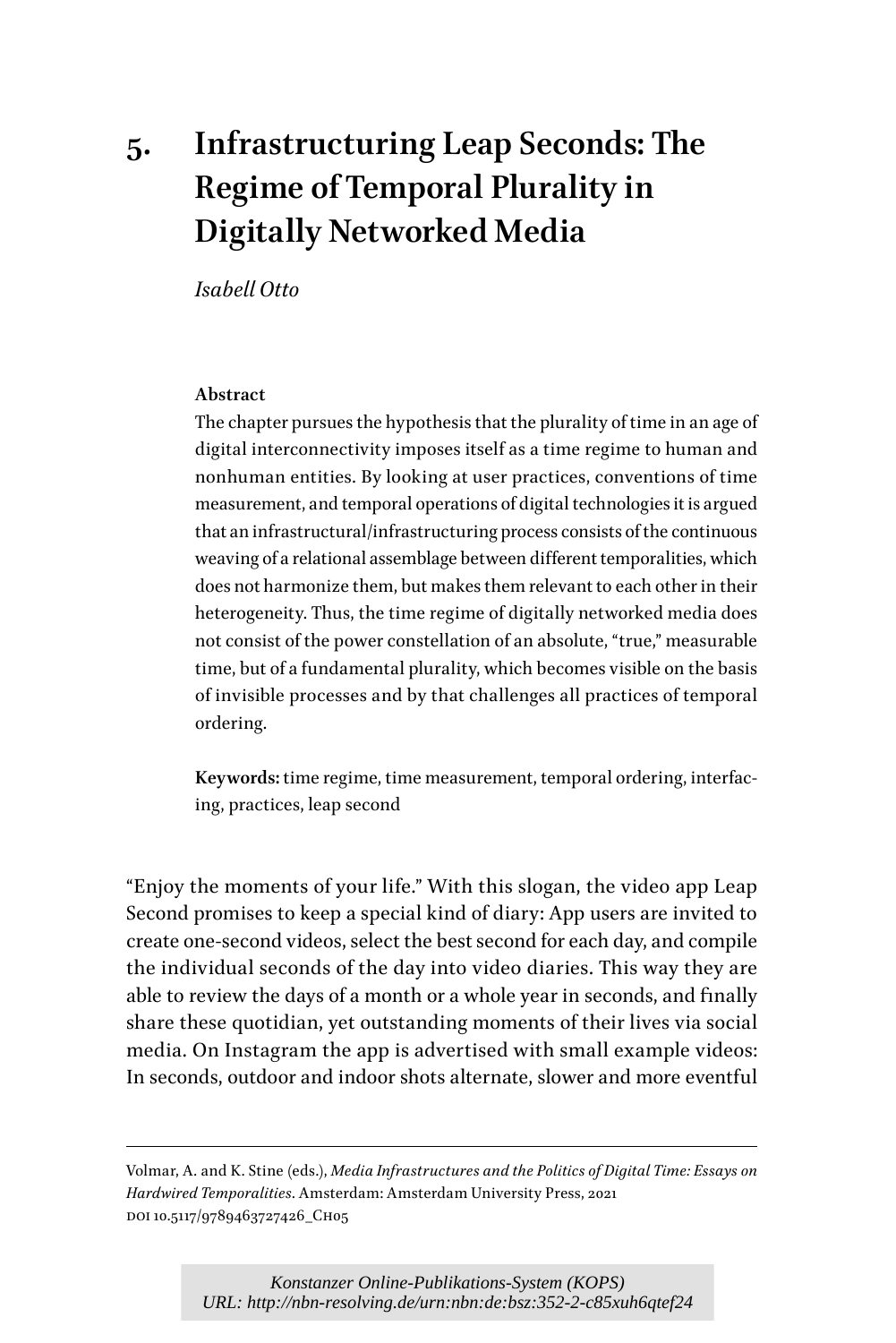108 ISABELL OTTO

images, landscapes and portraits; shots of people toasting to each other at dinner are replaced by video snaps from an airplane; streets and houses abruptly change to shots of a workplace at home. The videos present a colorful and varied mixture of lived time.<sup>1</sup>

I would like to follow up this example with observations on three aspects that will interest me in the following chapter. First, the one-second videos refer to the *relativity of human perception of time*. The "second-days" seem to take different lengths. The moving image to which they are compiled appears homogeneous and clocked, but at the same time discontinuous, depending on the very different processes and situations in the individual videos, such as movement, actors, sound, color, light, and weather conditions. The homogeneous timing results from the technical settings of the app: The moments of the day are fitted into the almost imperceptibly fast succession of 100 centiseconds. In relation to the discontinuous moving images, the second appears as a reliable, inexorable, even absolute measure of a technically clocked time that forms and orders human perception of time.

But the app's name, Leap Second, probably quite unintentionally, indicates that such a dichotomous juxtaposition does not meet in any way the socio-technical and infrastructured temporalities under the conditions of digitally networked media. This is my second observation: the leap second is a phenomenon that not only emphasizes the meaning of a second, but also reveals the *relativity of all systems of chronology and time measurement*. As I will explain in more detail below, the pluralization of time measurement systems, which inevitably goes hand in hand with this relativity, becomes particularly precarious under the digital condition of temporality.

Thirdly, as Leap Second shows, all this has to do with the *temporality of infrastructures* and the *infrastructures of temporality*. The visual interface of the app bundles disparate and diverse processes of an ordering reference to temporality. The videos refer to natural time cycles, in which people are involved, when they picture the change from day to night or from season to season. The seconds (or centiseconds), on the other hand, refer to the socio-technical timing of clock time. Below these visible processes, however, the fabrication of different temporalities takes place on an infrastructural level, on the basis of micro-temporal and time-critical software processes.<sup>2</sup> Beyond the displayed encounters of temporalities, an "inter-facing" between human users and nonhuman software and hardware components is taking place.3

An interfacing in this sense is less a spatial and temporal intersection, less a fixed thing in between than a process that fabricates the togetherness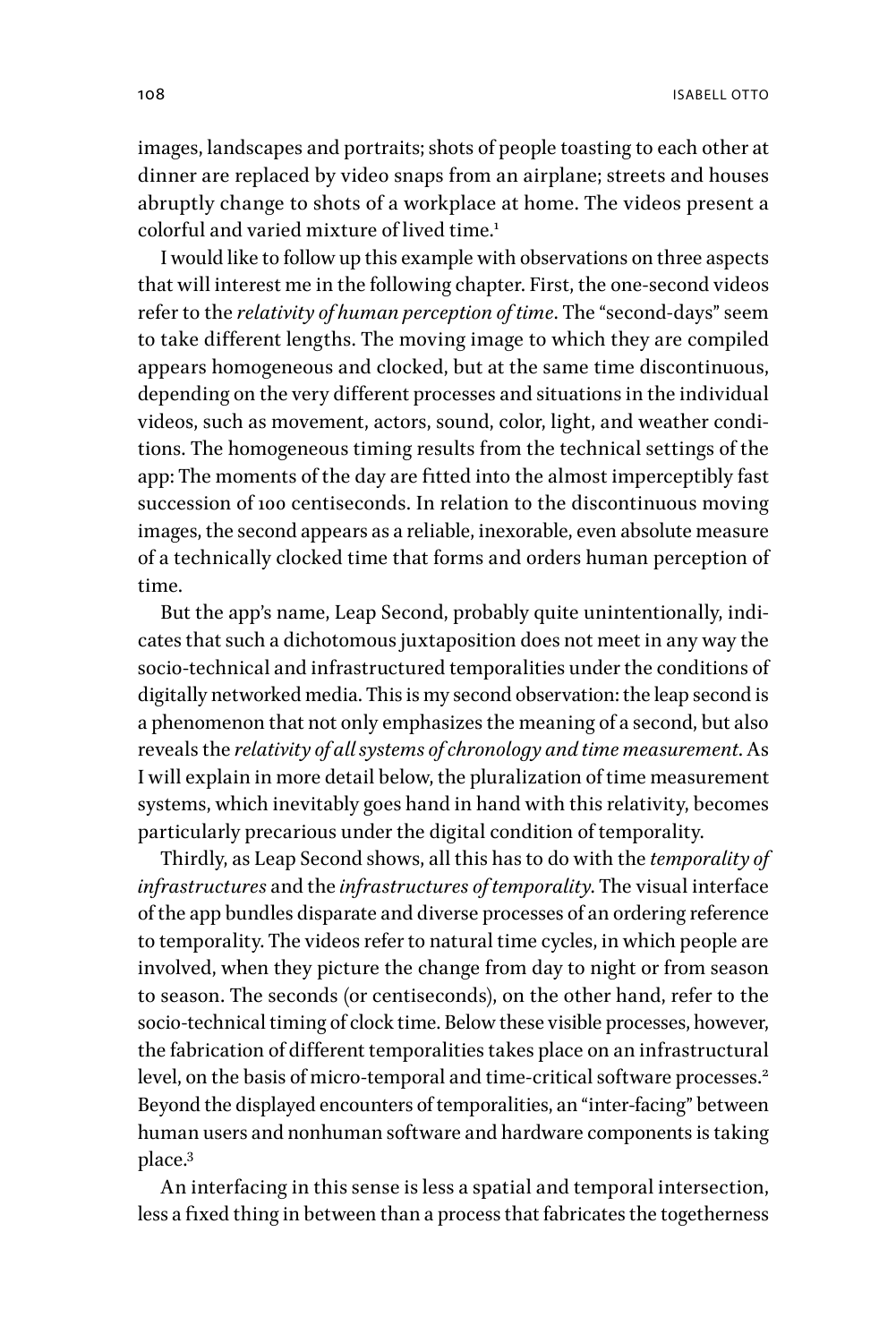of disparate entities, or precisely: the being together "in time" (and "in permanence") of entities, each with its own proper time. This infrastructural and infrastructuring process consists of the continuous weaving of a relational assemblage between disparate entities and their different temporalities, which does not harmonize them, but makes them relevant to each other in their heterogeneity and plurality, in the first place.<sup>4</sup> Apps such as Leap Second thus indicate a problem which they equally offer to solve.

With these preliminary considerations in mind, I would like to pursue the following questions: How are human, natural, and technical temporalities confronted with each other under the condition of digital technologies? And how are they becoming identifiable and problematic for each other in a processual temporality of infrastructuring? I pursue the hypothesis that the plurality of time in an age of digital interconnectivity imposes itself as a time regime to human and nonhuman entities. It is not only human and social temporalities that are plural. We can find a similar plurality in all orders of measured time. In a first step I would like to look at the plurality of digitally conditioned temporality from the perspective of user practices.

## **Demands of Digitally Infrastructured Temporalities and Resistant Tactics**

In his critical reckoning with the early utopias of the net culture in *Zero Comments*, Geert Lovink sketches a differentiated picture of so-called "Internet time." On the one hand, he states, there are the practices of internet users who ideally behave "indifferent to time," when they spend time online or rather surrender themselves to the "luxury to get lost" and losing time as "data dandies" strolling through the net, contradicting all imperatives of effectiveness. On the other hand, Lovink observes the work processes of the IT industry, whose cooperation extends to different time zones. Global cooperation shows most clearly that there is "no simple synthesis of the local with the global."5 An "enhanced global time awareness" is necessary, "an awareness of other times."6 Lovink proposes to examine the requirement or even the demand to be confronted with a plurality of different times under the condition of digitally networked work as "time regimes under which today's Internet user are actually operating."7 This temporal plurality not only arises in the cooperation across time zones and in the spatiotemporal delimitation of work, which the internet makes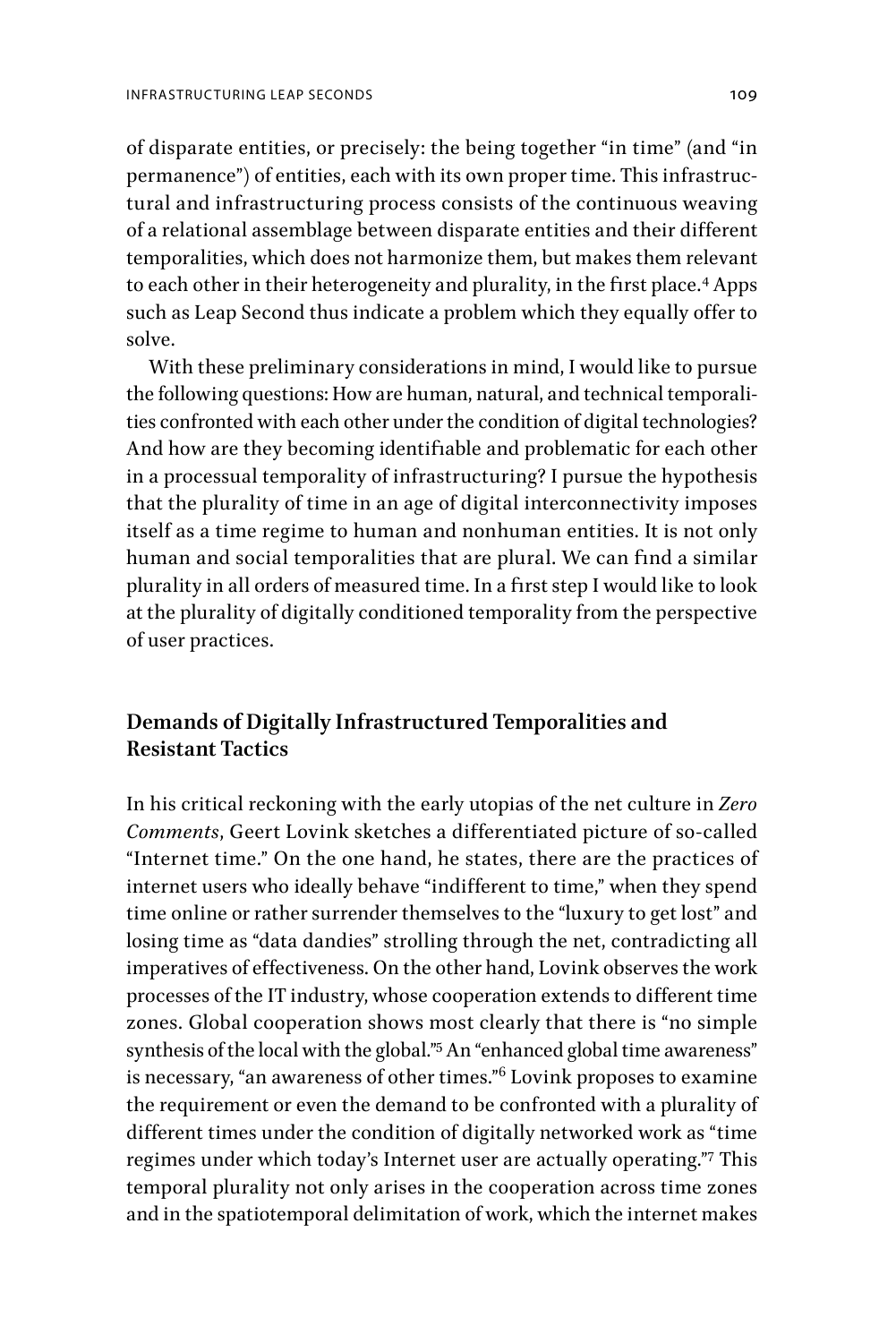possible and demands, but is also evident in the everyday practices of digital networking:

The online session is perhaps the best time unit to express what time on the Internet could look like. Think of more sessions happening simultaneously, such as chatting, talking on Skype, surfing MySpace, watching videos, following blog links, reading and answering incoming e-mails, and conducting a search. When you are online all the time (with a DSL broadband Internet connection), it is the bundle of these never-ending sessions that defines the Internet experience.<sup>8</sup>

Lovink believes, in 2008, that digitally networked time can be limited to time units of being online. Digital time in this perspective is confined to a temporal refugium of the internet in which different proceedings run simultaneously but are separated from the "offline-world." However, he designs the scenario of "never-ending sessions," which is more appropriate for the current situation, because the technological condition of digital interconnectivity allows users to be online all the time.

It is exactly this state that current countermeasures of various "digital detox" movements want to deal with. "Participants gain insight into personal lifestyle techniques and practices that keep them grounded and connected even in the most stressed, overwhelming and technologically driven times," says the invitation of a digital detox organization, which has dedicated itself to the goal of (re)establishing some sort of balance in the digital age and offers device-free events, workshops, and retreats in nature, with the slogan "Disconnect to Reconnect." A recreational holiday at a California camp promises, according to its rules, a withdrawal on several levels: "No Digital Technology—No Networking—No Phones, Internet or Screens—No Work-Talk—No Clocks—No Boss—No Stress—No Anxiety—No Fomo (fear of missing out)."9

It is striking how much the digital detox movement refers to temporal aspects in its diagnosis of the current situation: We suffer from the compulsion to have to respond *immediately* to messages, to *constantly* check the input of new messages; we have to keep pace with the *speed of* networked communication *without finding time* to draw breath. The plurality of constant, simultaneous, and far-too-fast processes is, according to these diagnoses, a characteristic of a new time regime of digitally networked media. There is no doubt that digital detox does not offer the prospect of a renunciation and definitive liberation from a digitally networked life. Disconnection is carried out for the purpose of better reconnecting afterwards. The temporary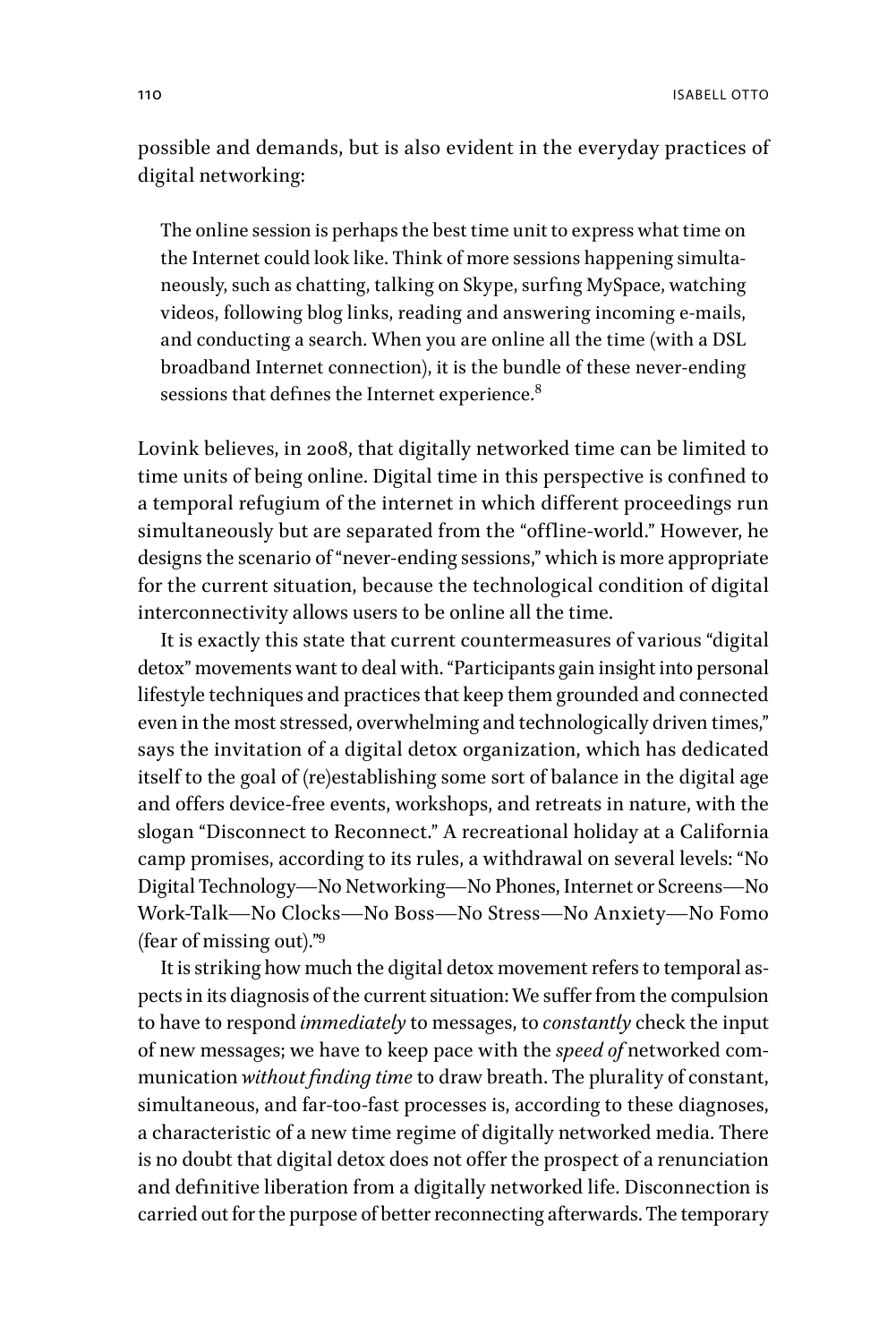voluntary exclusion from a networked community follows the logic of permanent connectivity and affirms it, as Urs Stäheli has shown.10 "Digital detox" aims at the formation of subjects who can better adapt themselves to the demands of a "hardwired time" of digital networks and meet them in a self-regulatory way.

The same can be seen in the advice literature on self- and time-management. Typical here is the recommended way of dealing with the synchronous and asynchronous forms of communication that characterize a digitally networked workplace and that time management literature wants to optimize. This is where the plurality of diverse temporalities becomes apparent—especially in the description of badly handling emails and instructions for a correct way to do so. The time management literature suggests strategies for getting a grip on the "flood of e-mails" that characterizes every workplace. "Why am I not able to work because of all these e-mails?" A first answer to this question comes from a time-management guide using the Microsoft Office Outlook mail and calendar program, which argues for protecting the worker's proper time: "Don't be distracted all the time. Answer consciously and deliberately, instead of always reacting immediately to every message."<sup>11</sup>

The educational program of time-management literature is not about a complete correction of a work situation characterized by too many temporally diverging and accelerated processes, disturbances, and interruptions, but about a better adaptation of the working subject to new technological (work) environments. The addressing of the subject is neoliberal and governmental: the aim that the subject voluntarily concerns itself with a safeguarding of proper relaxation and recovery times, which guarantee a better integration into a technological-economic power constellation. The supposed resistance strategies of digital detox and time-management are rather strategies of regulation, which refer to a techno-environmental condition without being able or wanting to change it. But how is the "ecology" of these practices to be characterized,<sup>12</sup> the environment of human and nonhuman, natural and technological procedures that surround the practices and are regulated to govern subjects or enable self-government? What processes and constellations of power are inscribed in the regime of plurality? What are the conditions of possibility for the regime of plurality?

To determine this more precisely, a software developer is assumed whose practices of digitally networked collaboration across time zones could be directed by self-governmental regulation, such as digital detox or time management. In the course of a working day, when she not only writes the code for a new application, she communicates with designers, customers,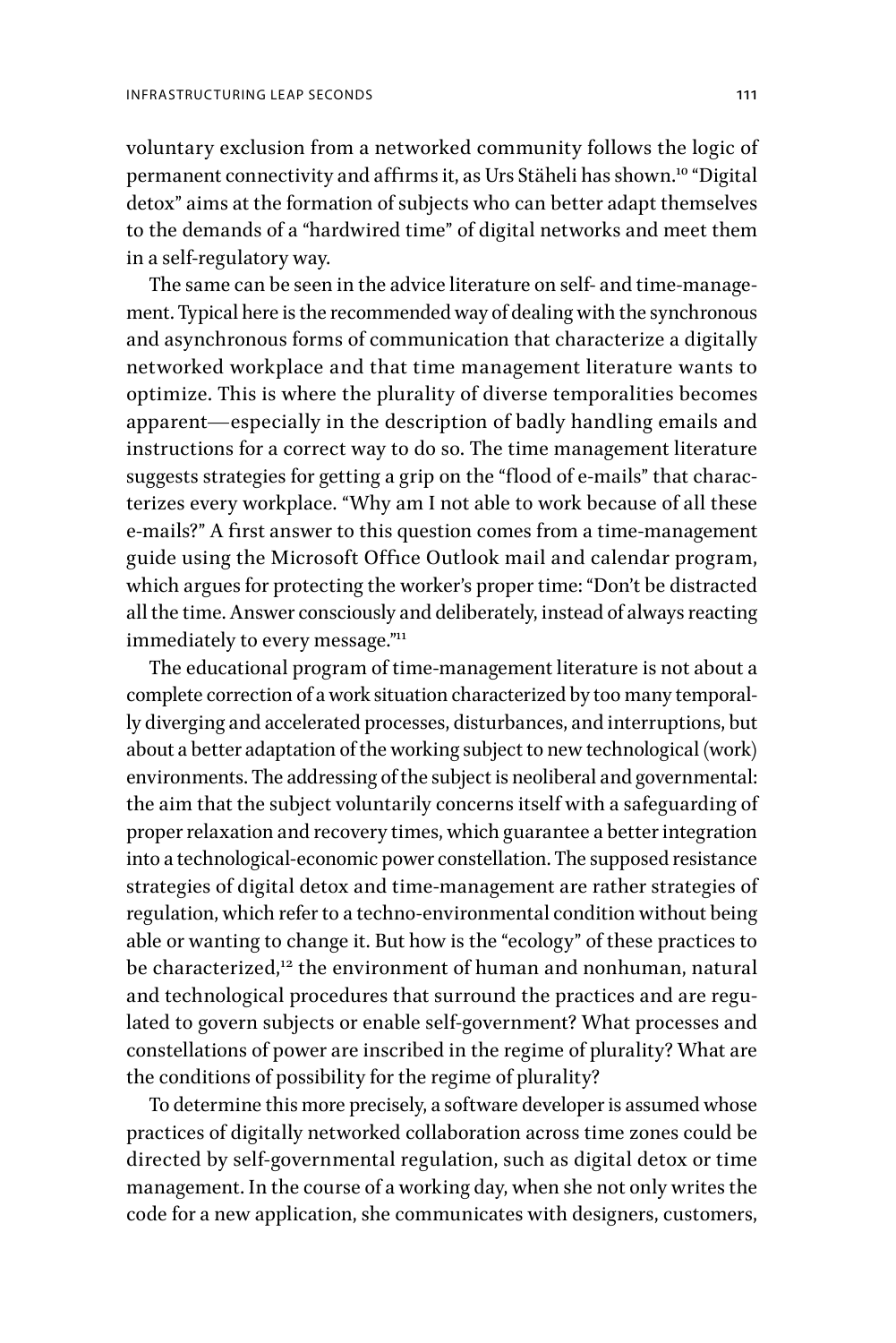fellow developers, and hardware companies scattered around the planet in different time zones. She not only has her own physical temporality and energy phases to consider, as Lovink cites an observer of working in the IT outsourcing industry, the "diurnal cycle of the human animal,"<sup>13</sup> but also has to develop an increased awareness of the temporalities of her colleagues. The plurality of time is also conveyed by the parallel processes of synchronous and asynchronous processes of analogue and digital working communication through email, video chat, letter post, inhouse messaging, memo, meetings or telephone calls, in which different analogue and digitally networked devices (computers, smartphones, tablets, watches) are included. Finally, temporal plurality is conveyed to her in the practices of programming, which have to be oriented toward the different simultaneous processes of the computer.

The multiplicity of time is not necessarily tied to digitally networked media and could also be described from the sociological perspective of Barbara Adams, who sees a variety of other times included in the shaping of social time, "a multitude of times which interpenetrate and permeate our daily lives," including memories, anticipations, travel, and mobile working hours, as well as weather conditions and temporalities of the involved media.14 This multiplicity confronts the software developer just as it did an accountant around 1900. But I want to argue, following Lovink's observations, that under the condition of digitally networked media the plurality of time becomes a time regime on which regulating strategies of the adaptation of subjects orientate themselves, because of a specific relationship of visibility and invisibility that characterizes the temporal ordering of human subjects confronted with the temporalities of digital infrastructures. This means that digital time cannot be realized at all as a liberation from the dictate of time measurement, as imagined in visions of "network time."15 Instead, social temporalities are structured and challenged by the (micro-)temporalities of digital infrastructures. Additionally, there can just as little be a new standard time established that tames this plurality of time. The plurality of time cannot be suspended.

We are dealing with a specific form of (in)visibility of plural spacetime systems: The time regime of digitally networked media consists in a visibility of different spatiotemporal orders that run simultaneously but independently of each other and that are perceptible for human users in processes of interfacing. This visibility, which is by no means limited to visuality and thus to graphical user interfaces, is conditioned and made possible by the constitutive invisibility of digital processes that take place in discontinuous pulsing below the threshold of human perception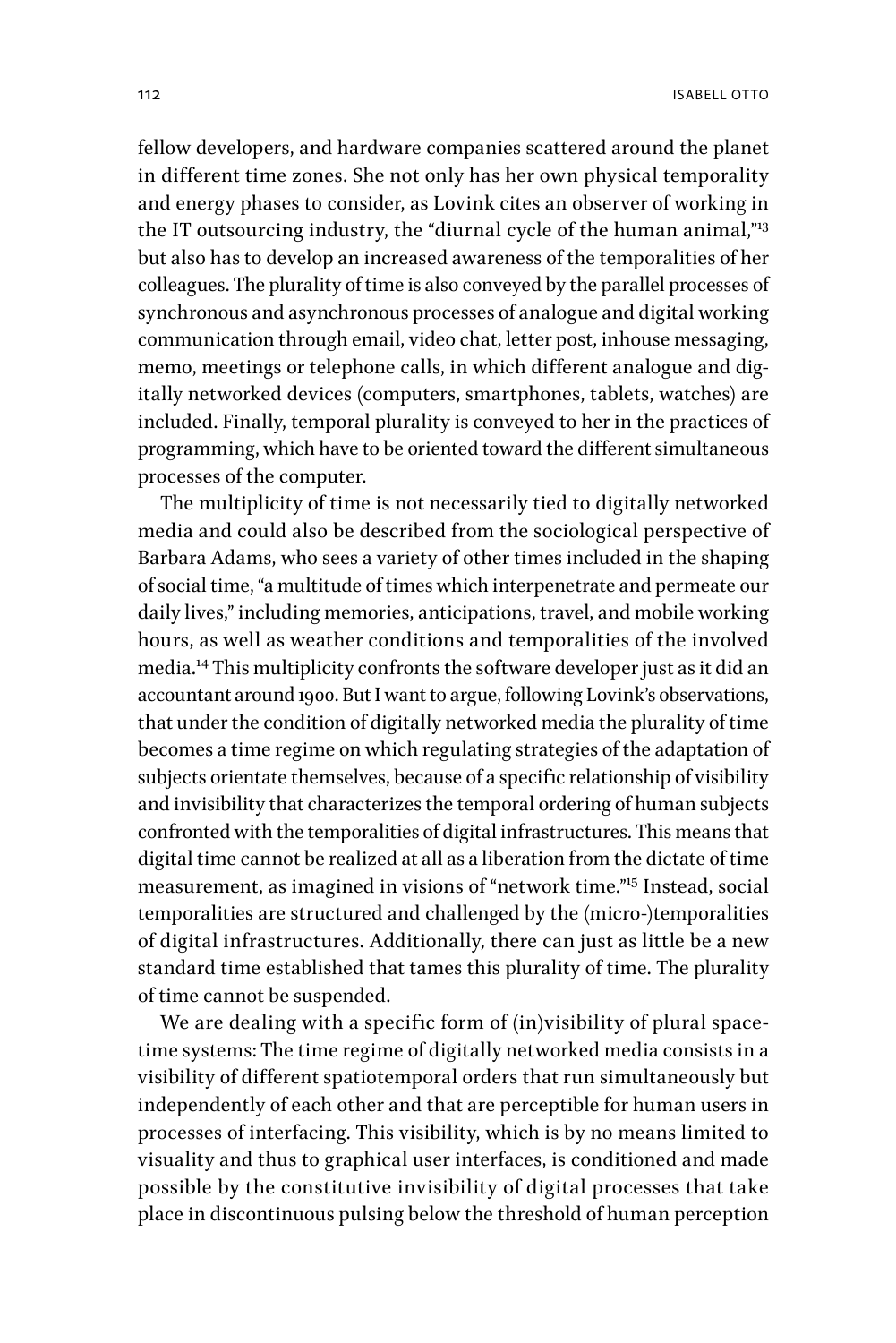and thus evoke the impression of "real time" without identifying the synchronization and coordination necessary for producing visibility and continuity.16 In digital processes, the transmission time of a time signal that connects two independently running space-time systems is (for human observers) imperceptibly short. This is precisely the basis of the universal time fictions from the early internet era. For example, Swatch has for some time pursued the goal of establishing a globally uniform time order measured in beats. But the time regime of the digital does not consist of a standard time.

Digital interconnectivity brings independently running time orders into a relationship of mutual visibility and disturbability. In this way, the relativity and contingency of any time system become recognizable. The time regime of digitally networked media does not consist of the power constellation of an absolute, "true," measurable time,<sup>17</sup> but of a fundamental plurality, which becomes visible on the basis of invisible processes and by that challenges all practices of temporal ordering and synchronization. In this sense, the time of digital media is not characterized by a multiplicity of time, which enables new creative developments, but by a time regime that requires an increased sensitivity for the relativity and plurality of time.

Our imagined software developer, based in Vienna, who works under the condition of digital networked working environments, knows that for her colleague in Australia, with whom she is having a Skype call, different spacetime conditions prevail than for herself. Daytime and season are completely different. But the imperceptible processes enabled and conditioned by the infrastructures of digital networks are what make this other time visible and audible on her device in a process of interfacing, a space-time system that appears simultaneous to her own spatio-temporality, but nevertheless is perceptibly different. This demands a temporal plurality from her and challenges her to adapt her practices—perhaps when her meeting is in the morning of Sydney local time and she has to fight tiredness because for her it is 11 p.m. Simultaneous temporal orders are no longer independent of each other under the condition of digital interconnectivity, but become visible and relevant to each other. The relativity and contingency of temporal orders become apparent, the locally and diurnally different observations and experiences of time. As will still be seen, this applies not only to human perceptions of time and practices of temporal order, but also to the technical processes of digital connectivity. However, it is fundamental that relativity and contingency are inscribed in every measurement of time. I will further explore this point using the example of the measurement of the second in the next step of my argumentation.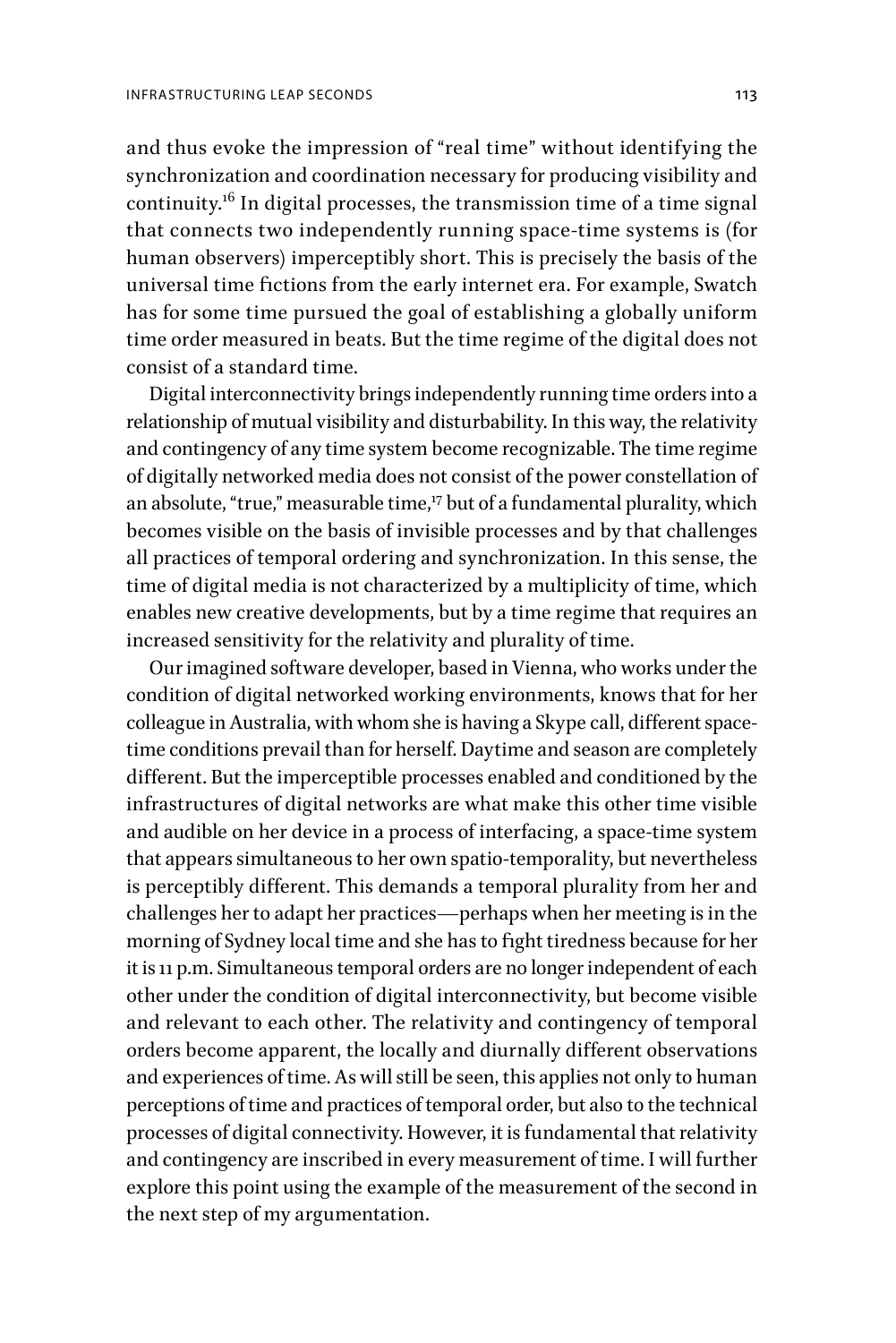# **The Measurement of the Second and the Fleeting Stability of Time Orders**

Social time orders in the form of clocks, work plans, and calendars form time regimes that demand self-regulating adaptation of subjects to economic structures.<sup>18</sup> However, the clock is not a once and for all stable technical timepiece that regulates the social realm, a determining, inanimate time technique that threatens and destroys living, subjective times. Rather, each time measurement is based on a "technicity" in the sense of Gilbert Simondon as the "degree of the object's concretization,"19 which stabilizes a spatiotemporal coordination of socio-technical collectives, but also constantly keeps them open for restructuring and, despite an increasing precision of technical time measurement and standardization, can only establish a temporarily stable structure.<sup>20</sup> The fact that the continuous restructuring of time regimes is taking place on the basis of a changing technological condition becomes particularly clear in the current debate on the leap second.

Since 1972, an additional second has been inserted at irregular intervals into the Coordinated Universal Time (UTC) to compensate for fluctuations and a gradual slowdown in the earth's rotation. Due to its relation to the sun's position, UTC is still regarded as "natural" and "appropriate" for living beings on earth. Measured on the basis of atomic clocks, UTC is slowed down by the leap second in such a way that it never deviates by more than 0.9 seconds from a time measurement oriented at the position of the sun, the rotation of the earth, or the orbit of the earth. This deviation is determined by the International Earth Rotation and Reference System Service by constant observation or measurement. The service then decides whether the day is one second longer at the end of June or December, i.e., a 61st second—23h 59m 60s—is inserted into the UTC at the end of the day. Without the irregular insertion of leap seconds, according to a fear of the unpredictable development of the difference between the Earth's rotation and atomic clocks, the deviation could be four hours in 2000 years. Even further in the future, the clocks might indicate noon when it is in the middle of the night.<sup>21</sup>

It is important to recognize that the leap second problem has arisen only from timekeeping practices that are part of a continuous restructuring of clock time and its basal unit of measurement, the second. The leap second is a metastable remnant that results in a "supersaturation" of the current standard time system and requires its restructuring.<sup>22</sup> The leap second thus arises in the course of a technicity of measured time, which inscribes into each time regime an openness to restructuring: With the beginning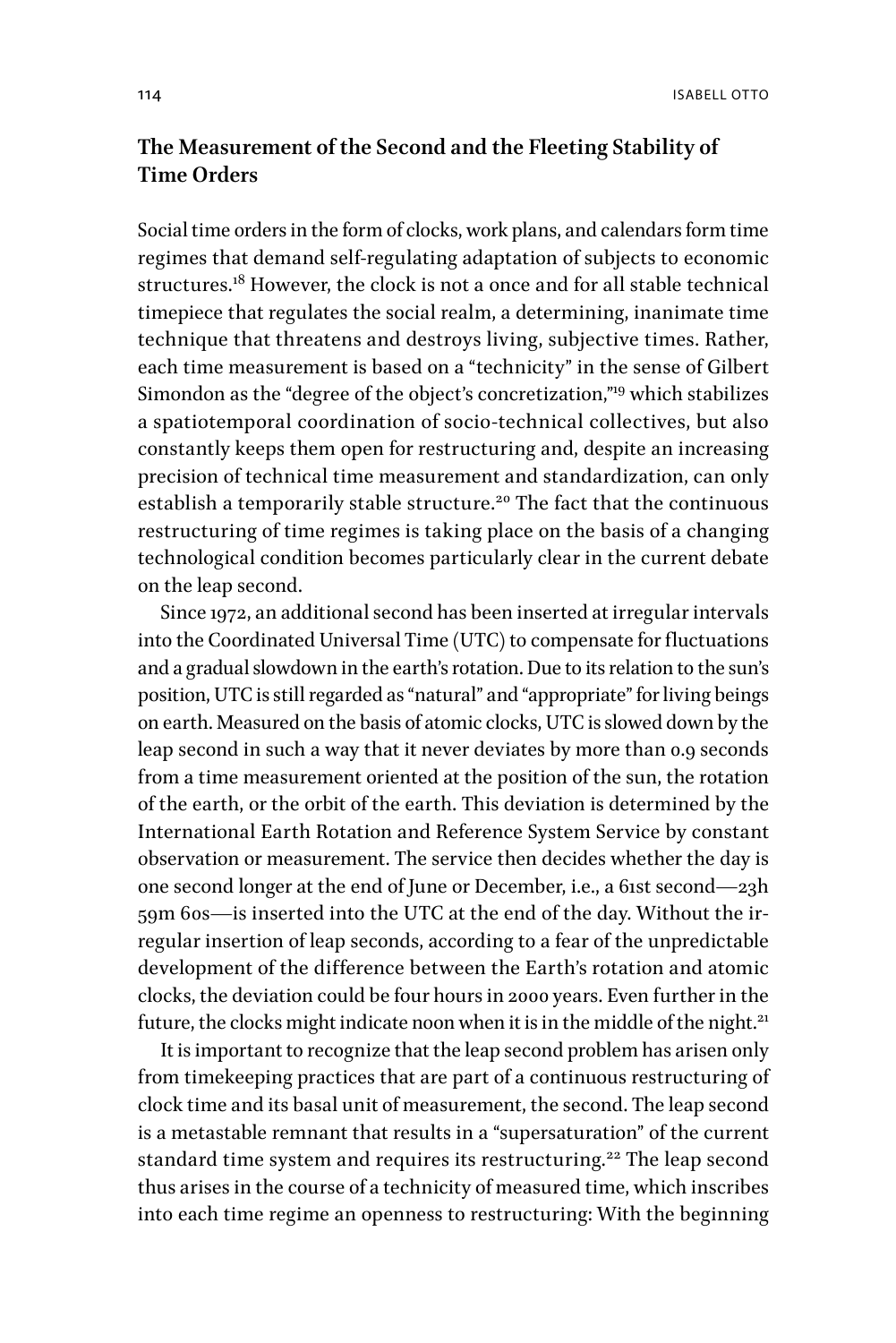of time measurement by atomic clocks, the "power/knowledge" regime of clock time, the political and institutional competence shifts as well as the expertise between astronomy and atom physics.<sup>23</sup> A decisive aspect of this shift is the refinement and stabilization of time measurement by atomic clocks. From the mid-1950s onwards, the physical determination of time by measuring the transitions between levels of the atom's ground state was a new way of separating the temporal order from planetary constellations. Until 1956, the second was determined by the Earth's rotation around its own axis, i.e., as a fraction of the mean solar day, and was then replaced by the ephemeris second, which is oriented at the Earth's orbit around the sun and which was considered to be more stable, then. Quite in contrast to the irregularities of astronomical time measurement, the period duration of an electromagnetic radiation absorption or emission in the transitions in the ground states of an atom, proves to be—at least in principle—constant. Physicists in the middle of the twentieth century, using the cesium atom, determined the length of a second that remains valid until today, defined by the Bureau International des Poids et Mesures (BIPM): "The effect of this definition is that the second is equal to the duration of 9 192 631 770 periods of the radiation corresponding to the transition between the two hyperfine levels of the unperturbed ground state of the <sup>133</sup>Cs atom."<sup>24</sup>

The new precision of time measurement entails some consequential problems because the accuracy of the measurement makes it obvious that every time measurement is relative and situational. In the atomic age of time measurement the irregularities of universal world time become visible: not only the relativity of time, but also the irregularities of each time measurement that is oriented at the position of the sun, the rotation of the earth, or the orbit of the earth. Basically, inaccuracy also applies to atomic time measurement. However, the determination of the second, which is nevertheless accurate to microseconds, can show that the mean solar day of the astronomically calculated UT1 (the current equivalent of Greenwich Mean Time) is 2 milliseconds longer than the day calculated from atomic seconds: it comprises 86,400.002 instead of exactly 86,400 seconds. The atomic clock thus becomes a (temporarily) more stable and precise clock only in comparison with other clocks, which can represent the course of time less constantly. This difference between the atomic and astronomical time scales, visible in the precision of atomic time, gives rise to the UTC regime and, with it, the need to introduce leap seconds that keep this difference within a tolerance range in practices of continuous balancing. In favor of a uniform time order, the leap second prevents two time scales from drifting apart, but at the same time it inscribes a discontinuity into this uniform time order, which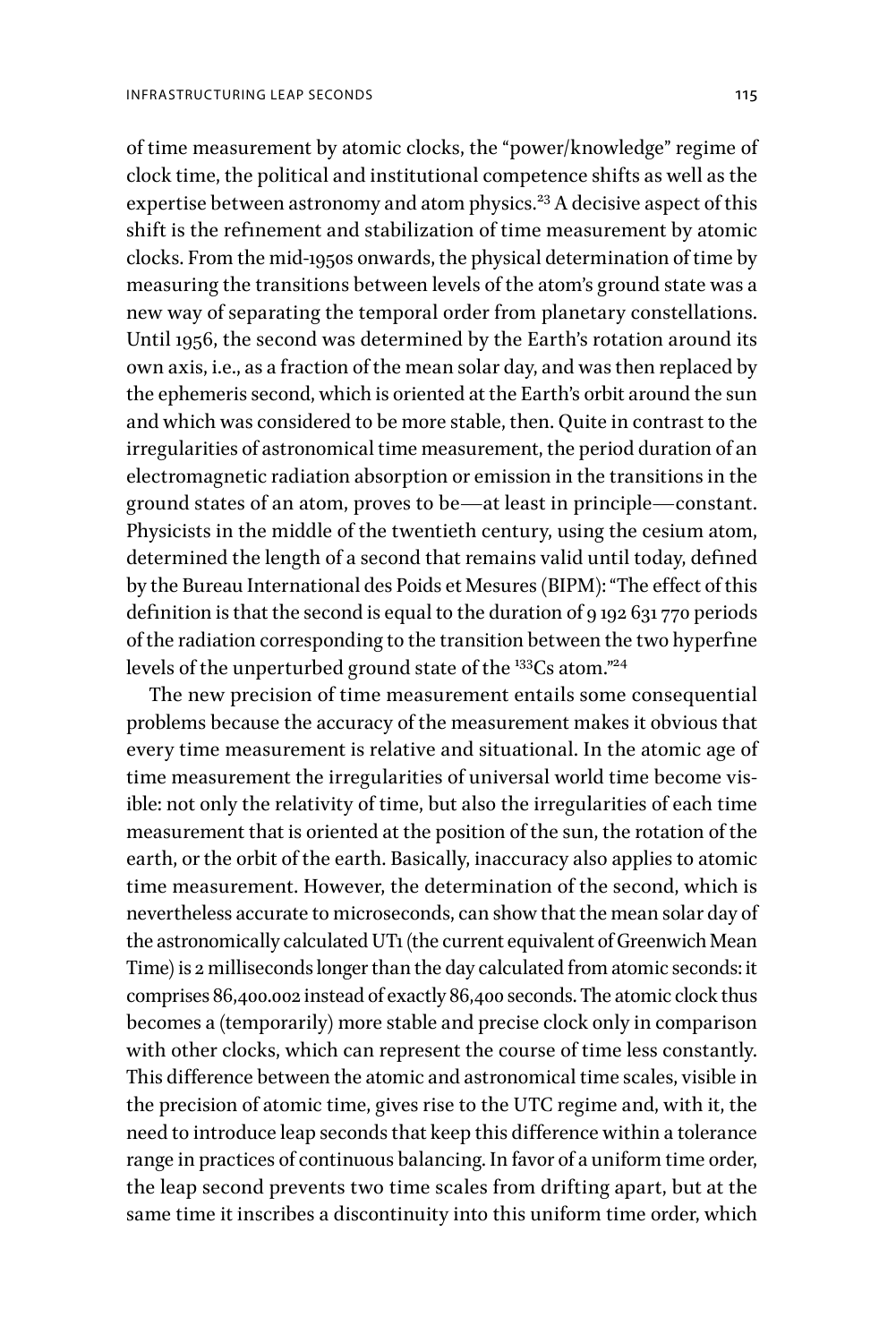in the case of digital networking is clearly recognizable as a problematic uncertainty. As a sign of its technicity, the leap second keeps universal time open and changeable. Its potential to interconnect the macro-cosmological environment of the astronomical and the micro-cosmological environment of atomic time measurement can thus only temporarily lead to a stable order of time. A stability that, under the condition of digitally networked media, is currently about to turn into instability. While the leap second has guaranteed a coordination with, or adaptation of, socio-technical to planetary-organic processes for more than 40 years, thus enabling a collective of human and nonhuman entities to be together "in time," it now fails in the confrontation with digital media and processes that are not only time-dependent, but time-critical.<sup>25</sup> A restructuring of the time regime of a universal world time is necessary, which in the interaction of political, economic, and scientific interests will probably find a new, but just as temporary answer to this problem. In the third step of this chapter I will argue, that the plurality of time not only challenges social practices of time ordering but also digital devices and systems.

#### **Leaping Seconds and Digital Interconnectivity**

The plurality of the now coexisting different orders of time measurement is particularly visible in the problems of networked computer systems. One of the oldest internet protocols was developed by David L. Mills, who calls himself an "Internet timekeeper."<sup>26</sup> To this day, the so-called Network Time Protocol is used and ensures clock synchronization on the internet. It is based on the coordinated world time and inserts leap seconds. The Network Time Protocol is part of the decentralized power structures of the internet as described by Alexander Galloway.<sup>27</sup> It can be described as a kind of time management guide for digital devices because it allows computers to cope with the requirement of time plurality.

The protocol provides for a tree-like structuring from servers to clients, based on computer servers whose clocks are synchronized via precise atomic clocks. These in turn can be used as a reference for the coordinated world time. When a leap second is introduced, the time elapsing according to the Network Time Protocol is frozen for one second. Immediately after the introduction of the leap second, the system clock continues to run as if nothing had happened. It "forgets" the introduction of the leap second as well as the introduction of all previous leap seconds. Each new leap second generates a new time scale and thus pluralizes internet time successively.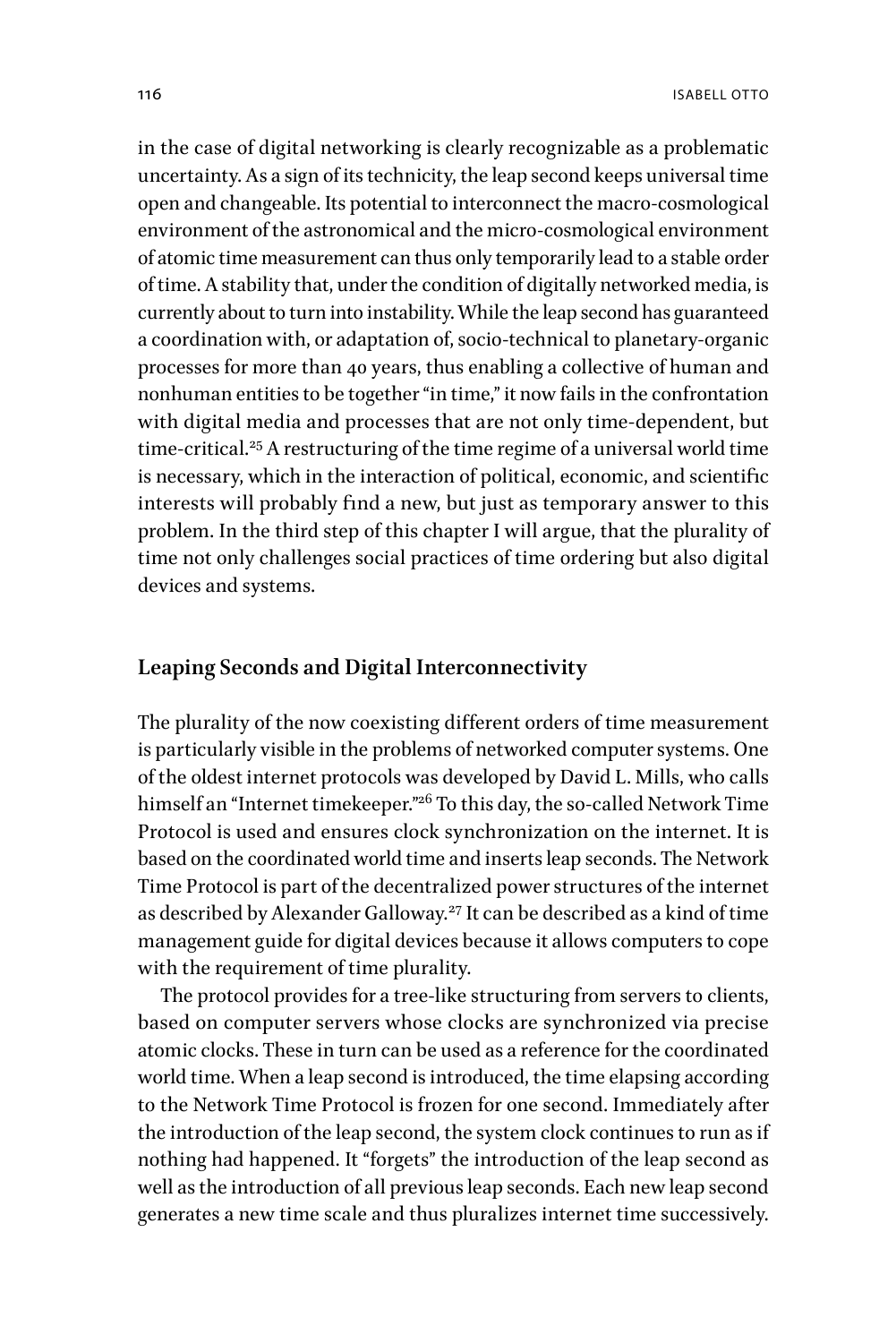There are as many Network Time Protocol time scales as leap seconds historically introduced since 1972; therefore, each time the system's past is accessed, the time scale must change and the corresponding leap seconds must be subtracted again.28 The discontinuity of the coordinated world time thus multiplies in the historical course of the internet time based on the Network Time Protocol, which adapts to UTC again and again.<sup>29</sup> The question arises as to what happens to computer processes within the "paused time" of the leap second, whether the processuality of computational time, which is based on discontinuities and caesuras, $30$  but is nevertheless constantly ongoing, can be stopped at all for one second. This is hard to imagine for complex, digitally networked systems, according to the argumentation of developers of the company Google:

Very large-scale distributed systems, like ours, demand that time be well-synchronized and expect that time always moves forwards. Computers traditionally accommodate leap seconds by setting their clock backwards by one second at the very end of the day. But this "repeated" second can be a problem. For example, what happens to write operations that happen during that second? Does email that comes in during that second get stored correctly? What about all the unforeseen problems that may come up with the massive number of systems and servers that we run? Our systems are engineered for data integrity, and some will refuse to work if their time is sufficiently "wrong." We saw some of our clustered systems stop accepting work on a small scale during the leap second in 2005, and while it didn't affect the site or any of our data, we wanted to fix such issues once and for all.<sup>31</sup>

The solution for Google is to "smear" the leap second: an adjustment by milliseconds over a day. But would it not be desirable to abolish the leap second and move on to a continuous time measurement that completely detaches itself from the sun as the central timer? This question has been increasingly discussed since the beginning of the 2000s. As a trigger, an increased time sensitivity due to the (feared) "Millennium Bug" of numerous computer systems is very likely. The camp of supporters is growing steadily. In view of the changing technological conditions, a collective of authors that brings together the physical, astronomical, and geopolitical expertise of different institutions concludes that we should not hesitate to establish a binding time system that adapts to the modern technologies and needs of accurate time measurement in space travel, satellite navigation, metrology, telecommunications, and synchronization of networked computers.<sup>32</sup>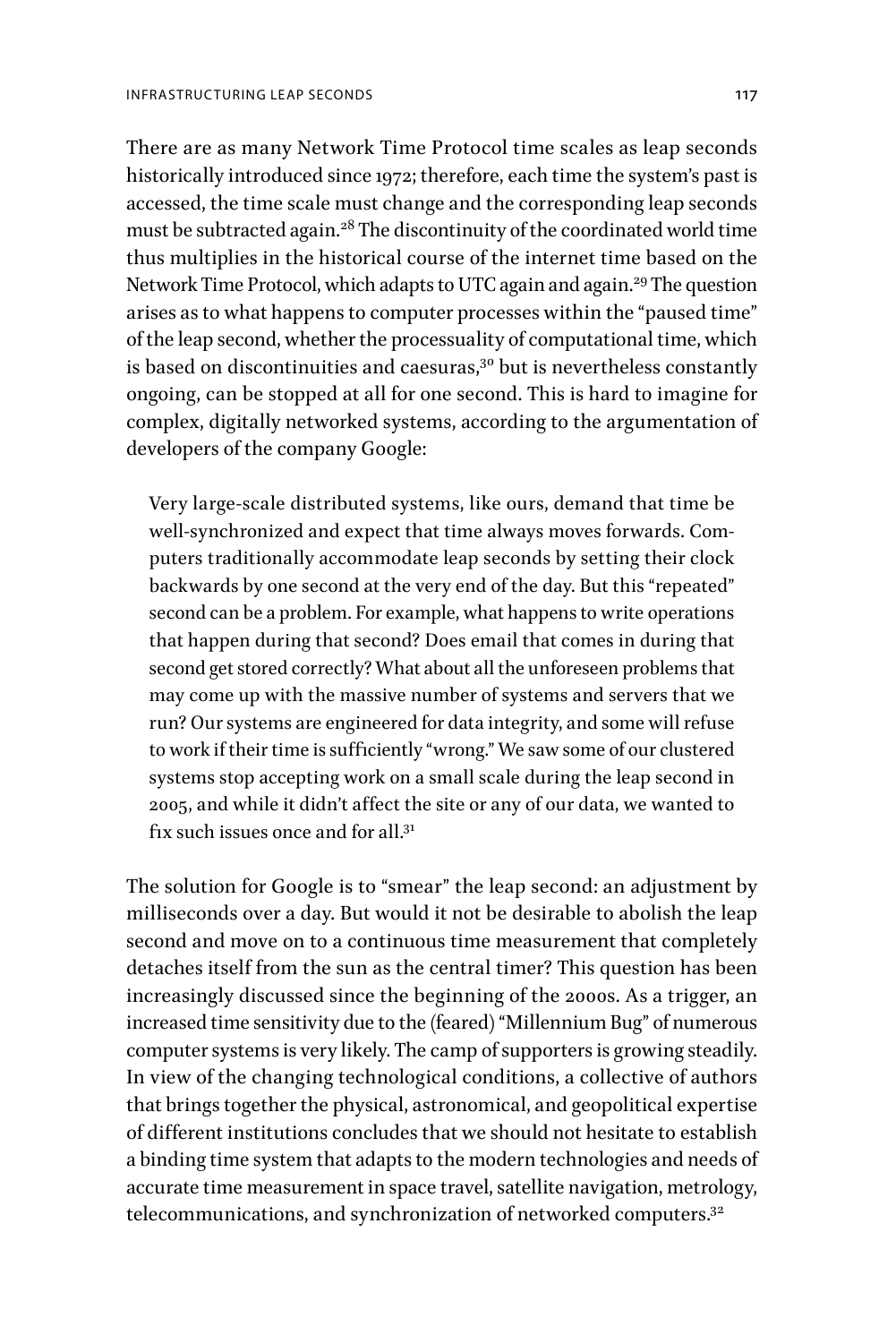118 ISABELL OTTO

The fact that the International Telecommunication Union took up the debate and examined the feasibility of a continuous time scale at the World Radiocommunication Conference in 2015 is a clear signal for the shift in the time regime resulting from the current technological condition. Judah Levine, of the US National Institute of Standards and Technology (NIST), clearly voted as early as 2013 to refrain from inserting leap seconds in the future. Keeping the difference between coordinated world time and astronomically measured time as small as possible is too high a price to pay, given the massive difficulties that leap seconds entail for digitally networked systems:

The problems of time-ordering, causality and the ambiguity of time intervals in the vicinity of a leap second are not easily remedied because they arise in a fundamental way from the interaction of the binary representation used for time stamps and the occurrence of a positive leap second. During a leap-second correction, the time servers operated by NIST will receive approximately 150 000 time requests when the time transmitted by the server is 23:59:59, and the increasing number of financial transactions that depend on millisecond-level timing are sure to be affected 33

However, no decision was made at the 2015 World Radiocommunication Conference. The evaluation of further studies and the consideration of a new time order were postponed until 2023. The abolition of the leap second could be identified as a subjection to a "regime of technology," as a "harder hardwiring" of temporality, that now dominates all natural and social processes; as an overhand gain of techno-economic processes that sets the pace and the need for precision for a binding world time. A world time without leap seconds—would that be an order of time that makes a (planetary, organic) outside of technological processes irrelevant? A closer look at the ecology of the leap second, its integration into a network of atomic, planetary, organic, social, and technological relations, has shown, however, that this description would be too short-sighted. In a final step I would now like to specify my thesis of temporal plurality.

#### **The Time Regime of Plurality**

What the perception of different temporalities in (work-)processes of global interconnectivity makes just as clear as the drifting apart of astronomical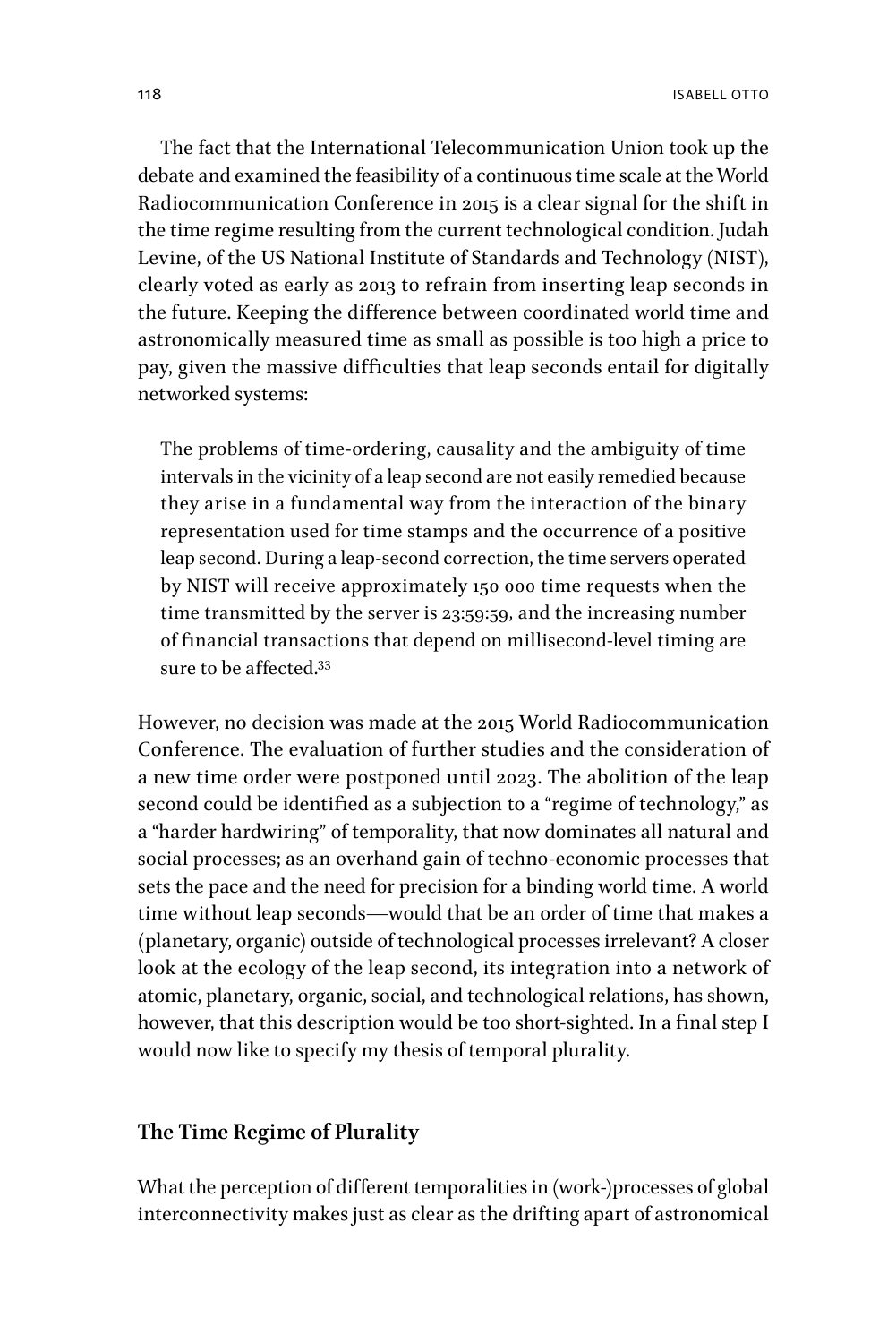and atomic orders of time, is the fundamental relativity of each regularity of time. Influenced by the theory of relativity, which he received as a "new theory" in 1920, Alfred North Whitehead already clearly summed up this fact at the beginning of the twentieth century in his natural philosophic work *Concepts of Nature* and warned against a confusion:

According to the new theory, there are an indefinite number of discordant time-series and an indefinite number of distinct spaces. Any correlated pair, a time-system and a space-system, will do in which to fit our description of the Universe. We find that under given conditions our measurements are necessarily made in some one pair which together form our natural measure-system. The difficulty as to discordant time-systems is partly solved by distinguishing between what I call the creative advance of nature, which is not properly serial at all, and any one time-series. We habitually muddle together this creative advance, which we experience and know as the perpetual transition of nature into novelty, with the single-time series which we naturally employ for measurement.<sup>34</sup>

If one avoids this misunderstanding and distinguishes between process—as the term Whitehead uses in his major work *Process and Reality*, instead of "creative advance of nature"35—and (measured) time, one can thus doubt that two observers mean the same thing when they determine space and time from their own perspectives. Each measurement of time must therefore produce a different order of time. If one assumes, with Whitehead, that space and time (in the measurable sense) are only possibilities to express certain truths about the relations between constantly becoming entities within the basic process of all existing things, but that there are numerous truths corresponding to the numerous space-time systems, time orders such as clock time or coordinated world time must be particularly powerful and momentous orders that are temporarily capable of forming regular time regimes, time regimes that combine chronopolitical with geopolitical interests and form and sustain cultural or social sequences and practices.<sup>366</sup>

However, the technicity of time measurement, which becomes recognizable by the leap second, introduces time as a fundamental process of becoming and passing into every order of time and prevents its complete fixation. It thus focuses on the condition of power relations and normalization processes of a unified temporal order. Each practice of time ordering is to be viewed in the context of its "ecology of practices"377 and develops its own truth there, which is always only one within a plurality of other "true" time orders taking place in parallel, which this practice must blank out and from which it must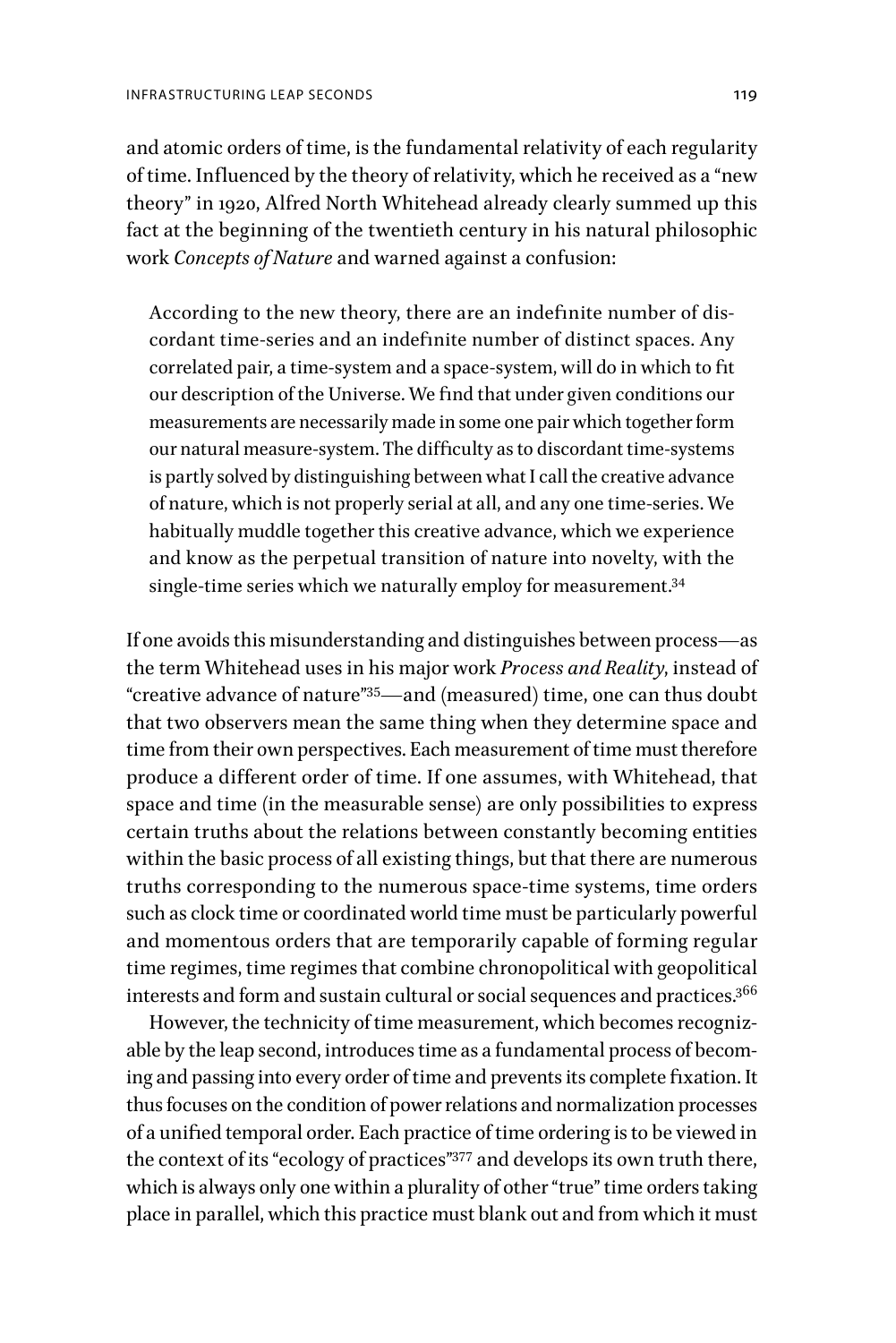detach itself in order to justify itself as "true." A critique of power in the sense of a "cosmopolitan politics" has to return the practices of time measurement to their situational interdependencies of human and nonhuman processes and their mutual dependencies, relations and affiliations.388 Those who want to secure access to time "in itself" through operations of measurement must make productive what Whitehead characterizes as a misunderstanding: the identification of time as a temporal regularity that is temporarily stabilized, and time as a fundamental processuality that permeates every stabilization. The implementation of a standard time with a universal claim can thus be described as a gesture of power, as a power/knowledge regime in the sense of Michel Foucault, which helps a temporal order to gain hegemony and which—as in the case of clock time and its standardization in a universal world time since the end of the nineteenth century—represents the condition for a normalization and naturalization of this one possibility of temporal order, detached from its situational contexts of measurement. This procedure is, however, supported by the socio-technical production of a measuring and abstracting-calculating access to time itself, which changes on the basis of the changing technological condition, but which must suppress this change in favor of a universalization of time. "Physicists feel weak and they protect themselves with the weapons of power, equating their practice with claims of rational universality."39

Digital infrastructures provide a constellation in which the relativity of temporal regularity becomes visible and the assertion of an identity between time order and "natural" time "in itself" is no longer a necessary argument for establishing a binding standard time. The coupling of power and truth is replaced by a combination of power and neoliberal economic expediency that knows about its contingency. The abolition of the leap second and the introduction of a universal time running constantly over atomic seconds would not be a final solution, not an order of time that would be adequate for a digital temporality once and for all, but only a temporary stabilization, another time regime that has emerged from an ecology of atomic physics, astronomy, and IT practices and that differs from previous regimes (e.g., Greenwich Mean Time) by a clear reference to the relativity of time and to the plurality of possible time measurements. However, the debate about the leap second shows a circumstance that is of highest relevance for the investigation of a temporality of infrastructures: The temporal processes in systems of digital data transmission do not take place in a refugium that completely excludes them from their cosmological environment—the radiation emissions of the cesium atom or the gravitational fields and rotations of the earth. Rather, digital processes are part of this environment,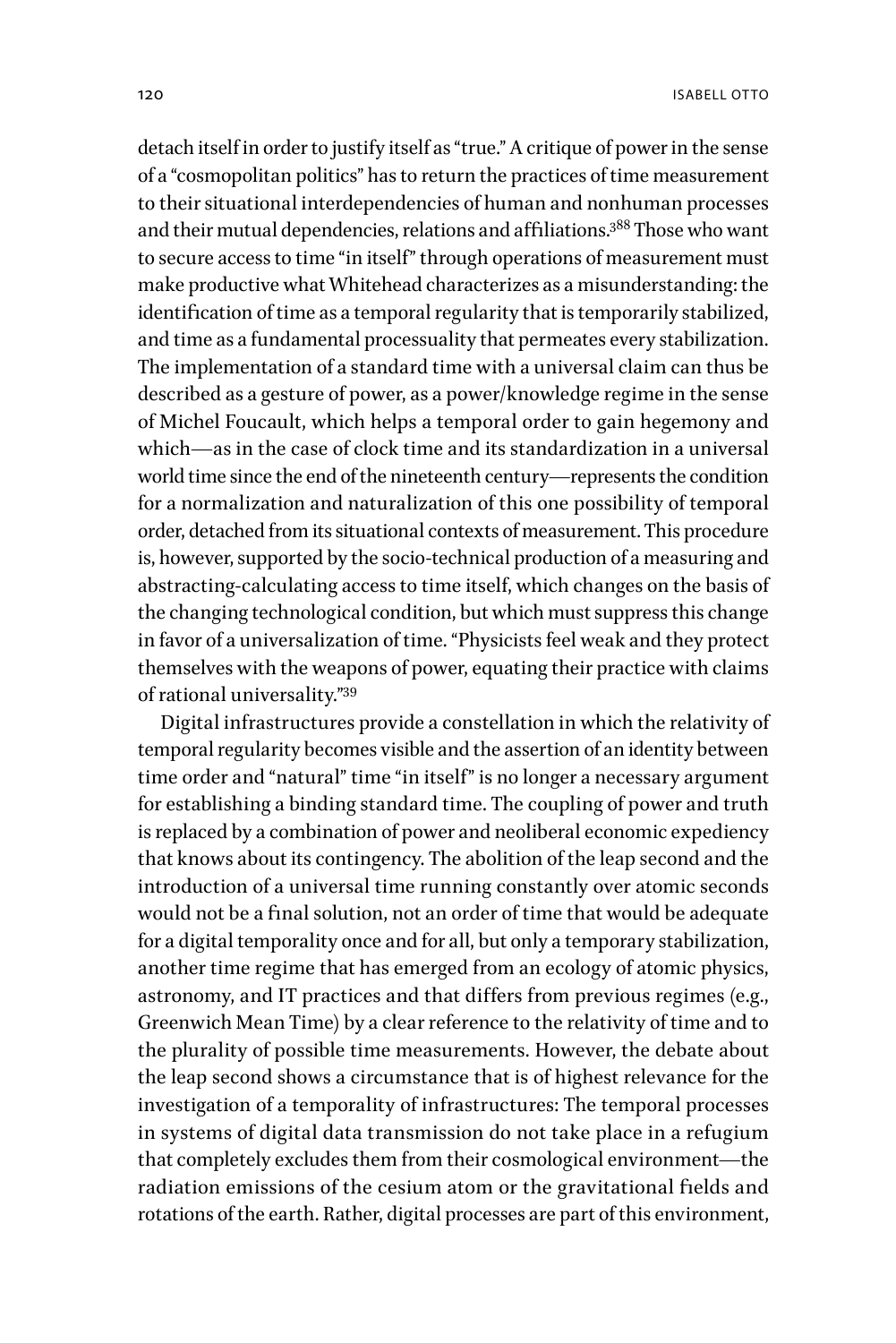they are infiltrated into it, shape and alter it, and determine the orders of time that can temporarily stabilize on its basis.400 In a time of digital interconnectivity, temporality is conditioned by a technologically shaped environment, by a media ecology from which users, technical objects, and data networks emerge with their respective orders of time, by a web of relations that runs through and crosses every socio-technical order of time.

The discrete processuality of digital infrastructures as a condition of possibility for the simulation of perceptible digital objects justifies speaking of a specificity of a digital time that characterizes our present condition through digitally networked media that permeate all areas of life. This characteristic is insufficiently captured with a reference to the multiplicity of digital time. For the description of an experiencability of manifold inherent times—of the user, the device, the software, the network—all of which are related to one another and perceived as a multi-temporal web, leaves open why this should be new or special under the condition of the digital. The differentiation of a time of digital interconnectivity within the fundamental plurality of time, according to my thesis, lies in a specific visibility of or disturbability by the plurality of time at the level of technical operations und user practices. The digital process causes the perceptible appearance of a symbolized time, i.e., the perceptibility of images, sounds, or text elements on displays, in a way that is imperceptible to human beings, and thus undermines the difference in their spatial-temporal orders by the speed of digital processing undermining the perceptible low-frequency range. However, this happens without cancelling the difference of spatiotemporal orders. It is rather reduced to an imperceptibly small "in-between." Thus, time orders are confronted with each other that would otherwise run independently of and undisturbed by each other.

The time of digital networks thus does not multiply the temporalities themselves but the constellations in which different times are confronted with each other. A webcam image during a Skype call shows a different spatiotemporal situation, but it shows (simulates) it here and now as simultaneous and relevant to the practices of the user viewing it. This becoming visible for each other—or better: the becoming relevant of different time orders—takes place on the level of not only human perceptibility but also the infrastructure: the manifold hardware and software processes and system times. The relevance of temporal plurality is particularly apparent in the change of uniform time orders, such as the coordinated world time, or in the coordination of human and technical proper times. The confrontation with the plurality of different temporalities does not lead to a (harmonious) temporal fabric. Rather, the plurality of time under the condition of digitally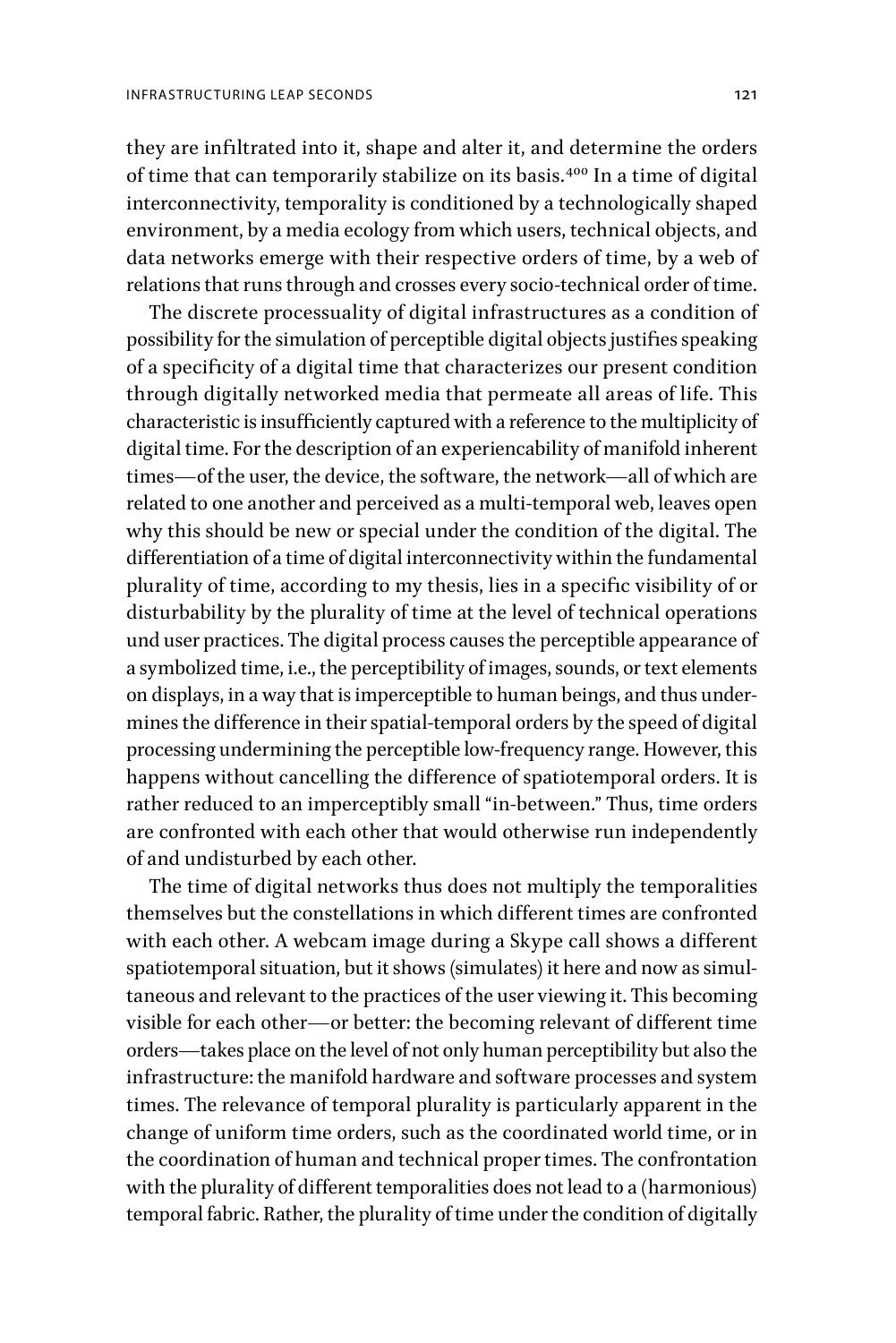networked media requires a constant sensitivity to the relativity of time and results in an increased necessity for coordination or (re-)ordering. This can be seen in the debate about the leap second as well as in the possibilities of the records of lifetime as promised by the app Leap Second. The diversity of time, visible in its manifold confluence, becomes a regime of plurality that constantly challenges the practices of ordering time anew.

#### **Notes**

- 1. See Jon Andersen @leapsecond, Instagram, [https://www.instagram.com/](https://www.instagram.com/leapsecond/?hl=de) [leapsecond/?hl=de](https://www.instagram.com/leapsecond/?hl=de), October 22, 2019.
- 2. Wolfgang Ernst, *Chronopoetics: The Temporal Being and Operativity of Technological Media*, trans. Anthony Enns (London and New York: Rowman & Littlefield, 2016).
- 3. Alexander Galloway, *The Interface Effect* (Cambridge and Malden, MA: Polity Press, 2012).
- 4. For more on infrastructuring, see Susan Leigh Star and Geoffrey C. Bowker, "How to Infrastructure," in *Handbook of New Media: Social Shaping and Consequences of ICTs*, ed. Leah A. Lievrouw and Sonia Livingstone (London: SAGE Publications, 2002), 151–162.
- 5. Geert Lovink, *Zero Comments. Blogging and Critical Internet Culture* (New York and London: Routledge, 2008), 120.
- 6. Lovink, 121, 126.
- 7. Lovink, 118.
- 8. Lovink, 122f.
- 9. Digital Detox Retreats,<http://digitaldetox.org/retreat>, October 22, 2019.
- 10. Urs. Stäheli, "Entnetzt euch! Praktiken und Ästhetiken der Anschlusslosigkeit," *Mittelweg* 36 22, no. 4 (2013): 3–28.
- 11. "Lassen Sie sich nicht dauernd ablenken. Antworten Sie bewusst und überlegt, anstatt auf jede Nachricht immer sofort zu reagieren." Lothar Seiwert, Holger Wöltje, and Christian Obermayr. *Zeitmanagement mit Microsoft Office Outlook. Die Zeit im Griff mit der meistgenutzten Bürosoftware—Strategien, Tipps und Techniken (Versionen 2003–2010)*, 8th ed. (Unterschleißheim: Microsoft Press, 2010), 13.
- 12. See Isabelle Stengers, "Introductory Notes on an Ecology of Practices," *Cultural Studies Review* 11, no. 1 (2005): 183–196.
- 13. Lovink, 120.
- 14. Barbara Adams, *Timewatch: The Social Analysis of Time* (Cambridge: Polity Press, 1995), 12.
- 15. Robert Hassan, "Network Time," *24/7: Time and Temporality in the Network Society*, ed. Robert Hassan and Ronald E. Purser (Stanford, CA: Stanford University Press, 2007), 37–61.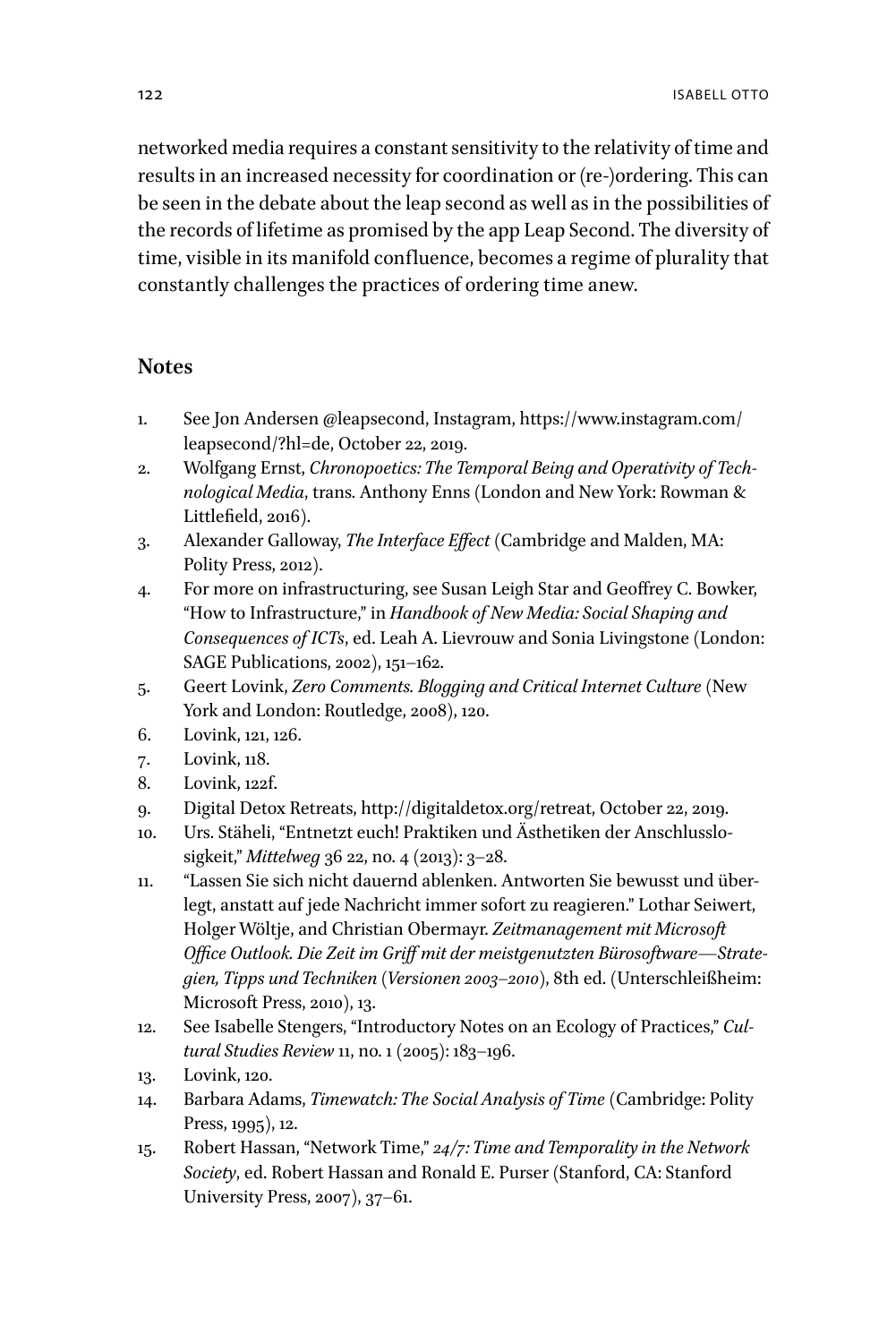- 16. See Friedrich Kittler, "Real Time Analysis—Time Axis Manipulation," *Zeit-Zeichen: Aufschübe und Interferenzen zwischen Endzeit und Echtzeit*, ed. Georg Christoph Tholen and Michael O. Scholl (Weinheim: Acta humaniora, 1990), 363–377; and Esther Weltevrede, Anne Helmond, and Carolin Gerlitz, "The Politics of Real-Time: A Device Perspective on Social Media Platforms and Search Engines," *Theory, Culture & Society* 31, no. 6 (2014): 125–150.
- 17. Clark Blaise, *Time Lord: Sir Sanford Fleming and the Creation of Standard Time* (New York: Vintage, 2002).
- 18. Colin Symes, "Chronicles of Labour. A Discourse Analysis of Diaries." *Time & Society* 8, no. 2 (1999): 357–380.
- 19. Gilbert Simondon, *On the Mode of Existence of Technical Objects* (Minneapolis, MN: Univocal, 2017 [1958]), 72.
- 20. Adrian Mackenzie, "The Technicity of Time: From 1.00 oscillations/sec to 9,192,631,770 Hz," *Time & Society* 10, no. 2–3 (2001): 235–257.
- 21. Robin McKie, "Time Running Out for 'Leap Second' That Has Kept Us in Step with Our Slowing Planet," *Guardian*, January, 15, 2012, [http://www.](http://www.theguardian.com/science/2012/jan/15/time-leap-second-atomic-clock) [theguardian.com/science/2012/jan/15/time-leap-second-atomic-clock](http://www.theguardian.com/science/2012/jan/15/time-leap-second-atomic-clock).
- 22. See Gilbert Simondon, "The Position of the Problem of Ontogenesis," *Parrhesia* 7 (2009 [1989]): 6.
- 23. See Michel Foucault, *Power/Knowledge. Selected Interviews and Other Writings*, ed. Colin Gordin (New York: Pantheon Books, 1980).
- 24. Bureau International des Poids et Mesures (BIPM), Measurment Units, [https://www.bipm.org/en/measurement-units,](https://www.bipm.org/en/measurement-units) October 26, 2019.
- 25. See Ernst, *Chronopoetics*.
- 26. David L. Mills, "A Brief History of NTP Time: Confessions of an Internet Timekeeper," *ACM Computer Communications Review* 33, no. 2 (2003), [http://](http://www.eecis.udel.edu/~mills/database/papers/history.pdf) [www.eecis.udel.edu/~mills/database/papers/history.pdf.](http://www.eecis.udel.edu/~mills/database/papers/history.pdf)
- 27. Alexander R. Galloway, *Protocol: How Control Exists after Decentralization* (Cambridge, MA, and London: MIT Press, 2004).
- 28. See Mills, "Brief History of NTP Time."
- 29. As can be seen in RFC 8633 from July 2019, the Network Time Protocol is still a standard recommendation. It might be that the software clock synchronization system HUYGENS, which allows nanosecond accuracy, will change the fleeting stability of NTP in dealing the discontinuities of leap seconds. Yiling Gent, et al., "Exploiting a Natural Network Effect for Scalable, Fine-grained Clock Synchronization," *Proceedings of the 15th USENIX Symposium on Networked Systems Design and Implementation*, April 9–11, 2018, Renton, WA, USA, [https://www.usenix.org/system/files/conference/](https://www.usenix.org/system/files/conference/nsdi18/nsdi18-geng.pdf) [nsdi18/nsdi18-geng.pdf.](https://www.usenix.org/system/files/conference/nsdi18/nsdi18-geng.pdf) I thank Armin Beverungen for this hint.
- 30. Georg Christopher Tholen, *Die Zäsur der Medien: Kulturphilosophische Konturen* (Frankfurt am Main: Suhrkamp, 2002), 141, 132.
- 31. Christopher Pascoe, "Time, Technology and Leaping Seconds," Google Official Blog, September 15, 2011, [http://googleblog.blogspot.de/2011/09/](http://googleblog.blogspot.de/2011/09/time-technology-and-leaping-seconds.html) [time-technology-and-leaping-seconds.html](http://googleblog.blogspot.de/2011/09/time-technology-and-leaping-seconds.html).